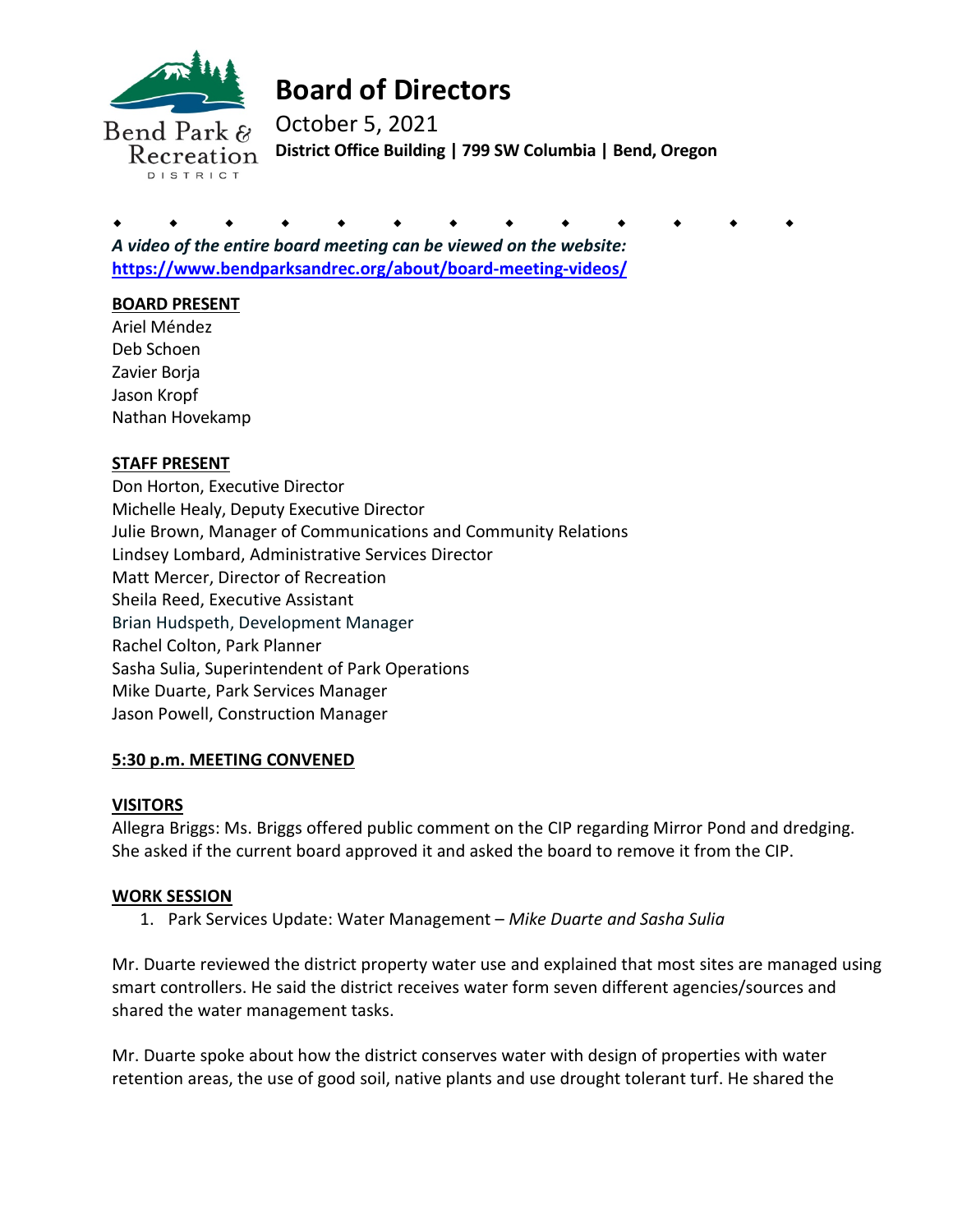cultural practices that play an important role in water management: mulching, aeration, thatching, topdressing, slow release fertilizers (organic) and soil testing. He further explained the use of:

- Smart Controllers
- Weather Underground App
- Site weather stations
- Mapping (GPS)

Mr. Duarte addressed how the district handled the drought conditions by reducing consumption by 10%, prioritized areas and used back up sources (the Old Mill) when water was lost.

Ms. Sulia explained the Energy Cap utility tracking program that allows for the tracking of usage by park type and park features. She said the program helps to find leaks and allows staff to have an accurate picture of water use to ensure efficiency. She spoke about the water rights that the district has and the number of parks and acres with the rights.

2. River Plan – Summary of public input and recommended plan changes – *Rachel Colton* 

Ms. Colton reviewed the public outreach, public comment summary and recommendations for the draft river plan. She explained the next steps of finalizing the plan and bringing it back to the board in November.

The board commended staff on the community outreach to the public.

3. Recreation Service Level Updates and ARPA Funding Request – *Matt Mercer*

Mr. Mercer updated the board on the receipt of a \$20,000 grant for scholarships from the Roundhouse Foundation. He said the district has also made the following requests:

- ARPA funds from the county for staffing
- City of Bend to enhance scholarships for childcare

Mr. Mercer gave an update on the staffing status for part-time and full-time staff. He shared that the district has added more full-time staff and is still struggling with hiring part-time staff particularly for Kids Inc. He said he has been able to move staff to add more kids to the program from the waiting list. He said he met with the new Bend LaPine Schools superintendent and he is interested in helping with some of the challenges with Kids INC and is supportive of future collaborations. He said there are a few ideas that are being explored.

Mr. Mercer spoke about outreach efforts for lifeguards through COCC and OSU which is helping with recruitment for daytime staff and the district has hired 2 full-time lifeguards. He said the district is still in need of instructors for various recreation positions and currently operating at 75% capacity at Juniper and looking to reopen additional hours at Larkspur.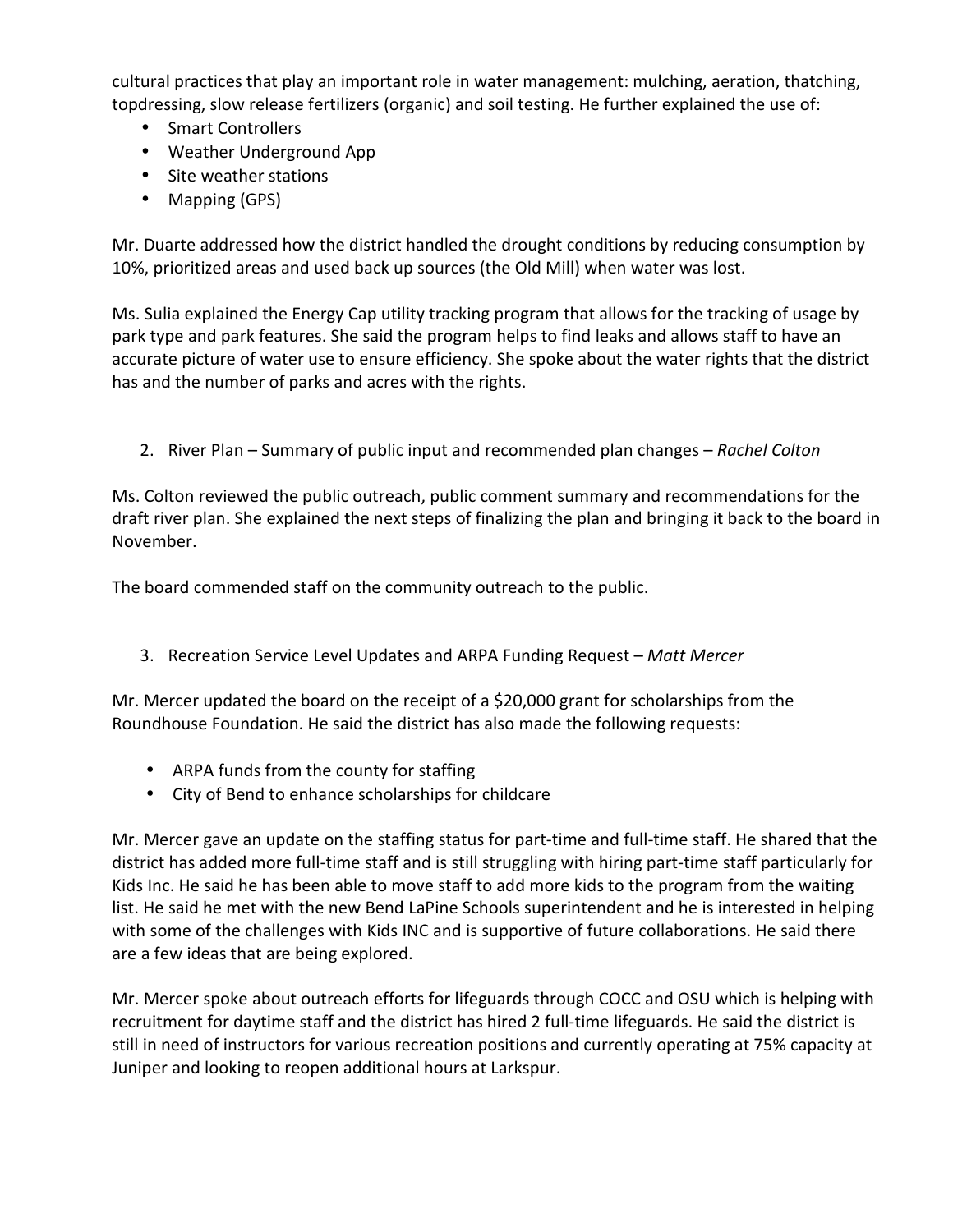#### **CONSENT AGENDA**

1. Minutes: 09/07/2021

## *Director Hovekamp made a motion to approve the consent agenda. Director Borja seconded. The motion passed unanimously, 5-0.*

#### **BUSINESS SESSION**

1. Approve Amendments to the 2022 – 2026 Capital Improvement Plan *– Michelle Healy and Brian Hudspeth* 

Ms. Healy explained that there are some items on the Capital Improvement Plan that are large enough that staff wanted to bring to the board. Ms. Healy reviewed the following requested changes:

- Northpointe Park
- Big Sky Park Expansion: A grant was received from Visit Bend for Big Sky that would allow staff to develop parts of the bike park sooner than currently planned.
- River Plan: Staff would like to put out a request for proposal for Columbia Park, Millers Landing and McKay Parks to get a better understanding of costs to implement plans.

Ms. Healy also explained reimbursement SDCs, that allows the district to use additional funds that are more flexible and build more capacity.

## *Director Hovekamp made a motion to approve the amended 2022-2026 Capital Improvement Plan. Director Schoen seconded. The motion passed unanimously, 5-0.*

2. Award Construction Contract – Big Sky Park Infrastructure *– Jason Powell* 

Mr. Powell described the Big Sky Park and gave a history of the projects that are planned and that have been delayed due to the pandemic. He explained the grant funding that was secured and the bids that were solicited in August for the improvements that are currently planned: parking, pump track, skills and trials area, single track area and numerous elements for cyclocross. Two bids were received, the low bid was selected and a grant of \$350,000 was awarded. Mr. Powell proposed to move \$1,250,000 appropriated, but undesignated SDC funds from FY 2023-24 to FY 2021-22, remove \$350,000 in property tax funds from FY 2021-22, and add \$350,000 in grant funding to the FY 2021- 22 CIP. With these changes the updated funding allocation is \$2,955,225.80.

*Director Kropf made a motion to authorize the executive director to award a construction contract to Deschutes Construction Corp. for the construction of the Big Sky Park Improvements for a total amount of \$2,504,827, and to approve an additional 13% construction contingency of \$325,628, for a total construction budget not to exceed \$2,830,455. Director Schoen seconded. The motion passed unanimously, 5-0.*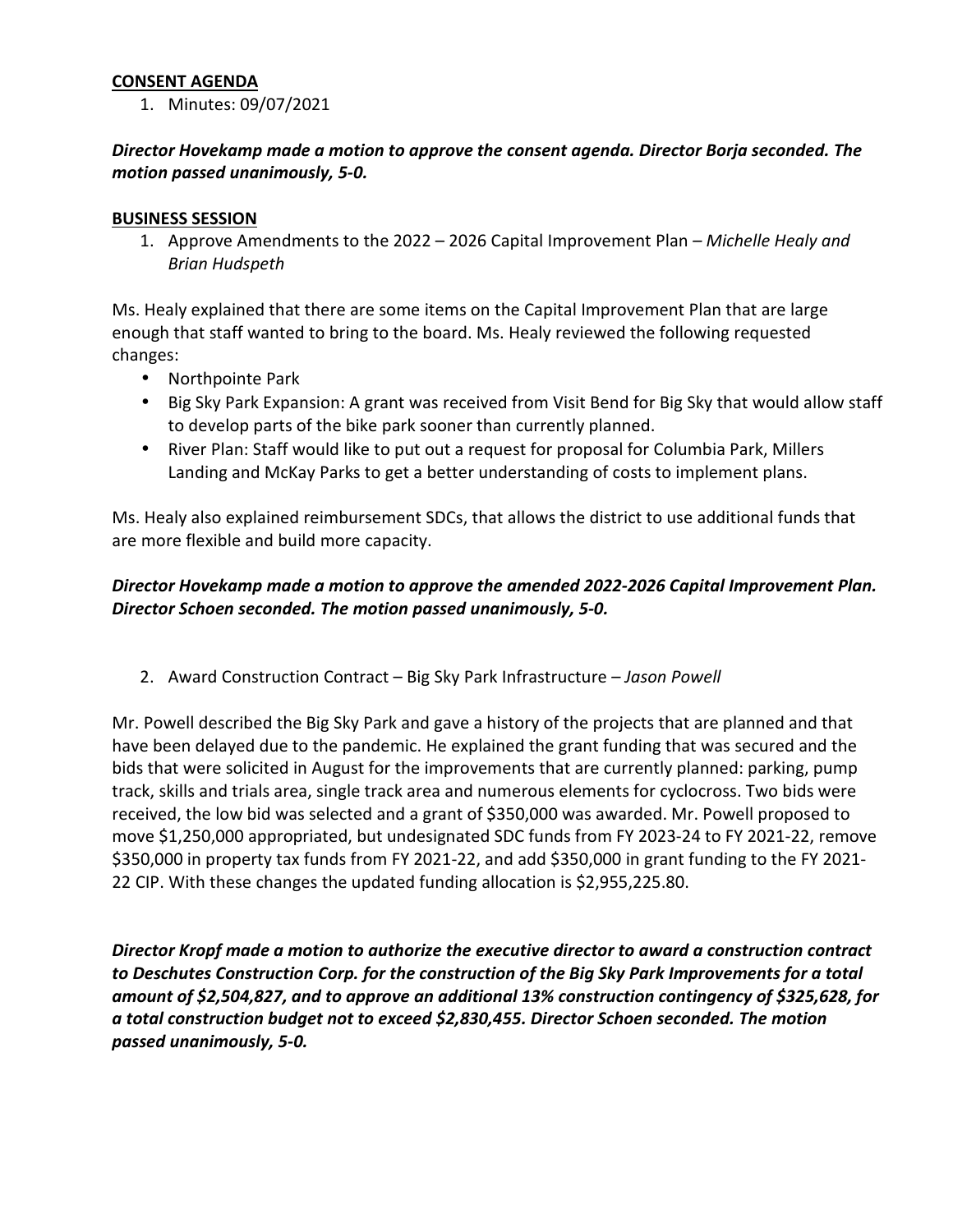3. Naming Committee Selection *– Rachel Colton* 

Ms. Colton said seven applications were received, six were eligible and five have been selected by a scoring of the board. Director Méndez said based on the policy five members have been selected from a high-quality pool of applicants. Ms. Colton presented the results as the following:

- Rebekah Averette
- Mike Berry
- Jane Dunham
- Thomas Fisher
- Carrie Ramos

*Director Hovekamp made a motion to appoint Rebecca Averette, Mike Berry, Jane Dunham, Thomas Fisher and Carrie Ramos to serve on the Bend Park and Recreation District's naming committee for a term of four years, commencing October 2021 through October 2025. Director Borja seconded. The motion passed unanimously, 5-0.*

4. Approve Design Consultant Contract – Golf and Country Club Site Project 155 (neighborhood park) – *Brian Hudspeth*

Mr. Hudspeth described the neighborhood park site, funding source, budget and timeline with a planned opening of spring of 2024. He explained that a formal request for proposal (RFP) process was followed and a small committee chose the design consultant. He said a small parking lot will be included and staff is working with the city on a safe crossing across Parrell Road.

# *Director Borja moved to authorize the executive director to negotiate and execute a professional services contract for Project #155 to Harper Houf Peterson Righellis Inc. with a cost not to exceed \$169,925.00, and to approve an additional 10% contingency of \$16,992.50, for a total design budget not to exceed \$186,917.50. Director Schoen seconded. The motion passed unanimously, 5-0.*

#### **EXECUTIVE DIRECTOR'S REPORT**

Executive Director Horton asked the board for two volunteers to serve on the personnel policy review committee. Directors Borja and Hovekamp volunteered.

Congratulations were expressed to Director Borja on his employment with the city of Bend and Director Méndez for his work on the trail connection through Coyner Trail to Bear Creek Elementary, the project has been approved by the school district in partnership with district staff. **PROJECT REPORT** – In Board Packet

# **BOARD MEETINGS CALENDAR REVIEW GOOD OF THE ORDER**

• Director Méndez announced that he and Director Schoen met with Executive Director Horton, and Councilor Kebler in effort to keep important projects going, they discussed homelessness and housing affordability. There are further plans to continue these meetings. He also commented on the death of Barry Washington and said things like this should not happen. He said as a board they are not set up well to make comments as a board and encouraged the